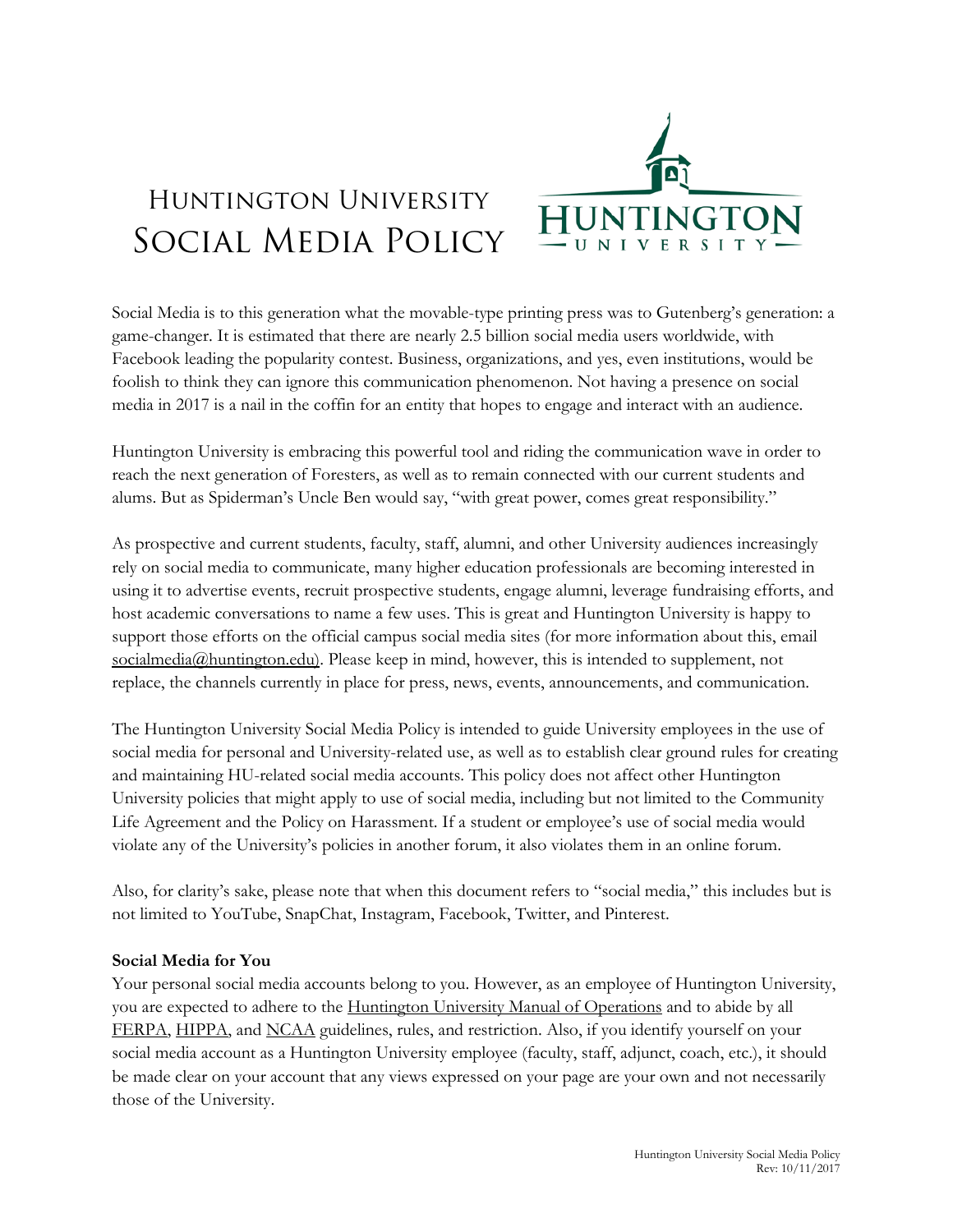## **Social Media for HU**

If you are the manager of an HU-related social media account, you are responsible for the content posted on those accounts (this includes content posted by you and content posted by those you have empowered to post on your behalf). Remember, any account associated with Huntington University is representative of Huntington University and therefore should abide by the following rules:

- Be thoughtful in your posts. If the content you are posting does not inspire, educate, or entertain (appropriately), then perhaps you ought not post it.
- If you wouldn't say it in person, don't say it online.
- Negative comments do not always need to be deleted or removed. People disagree; it's part of life. If a negative comment is written appropriately and is not rude, vulgar, defamatory, or racist, do not delete the comment.
- Correct mistakes (such as typos, incorrect statements, etc.) promptly.
- Do not engage with trolls (See [verb definition](https://www.merriam-webster.com/dictionary/troll) if unfamiliar with the vernacular). Yes, it's tempting, and yes, it can seem oh-so-satisfying, but nothing good ever comes of it, so don't do it. If you find yourself compelled to respond on the off-chance that this internet-dwelling troll actually has something to say, request their contact information or send them a private message. If you have concerns about the type of content that the little troll posted, take a screenshot of the post and send it to [socialmedia@huntington.edu](mailto:socialmedia@huntington.edu) and request the involvement and/or advice of University Relations.

## **Before You Create a Social Media Account**

Social Media isn't an "if you build it they will come" scenario. In fact, Kevin Costner's *Field of Dreams* is quite different from the reality of social media. Social Media—good social media—takes a lot of time and creative energy. It is for this reason, as well as others, that no social media account can be created on behalf of HU (including but not limited to departments, offices, athletics, and student groups) without the approval of University Relations and the Web & Social Media Coordinator. (Note: If an account is discovered that was created without the consent/approval of University Relations and the Web & Social Media Coordinator, the responsible party will be contacted and appropriate actions will be taken.)

Please keep the following requirements for any Huntington University social media account in mind:

- University Relations and the Web & Social Media Coordinator must have all log-in credentials for the account.
- When passwords change, University Relations and the Web & Social Media Coordinator must be made aware.
- Charitable contributions to or on behalf of the Huntington University Foundation or any other 501(c)(3) organization whose mission is to support Huntington university cannot be solicited, nor can they be accepted, unless approved in advance by the Advancement office.
- Remember, not all social connection is beneficial. Please carefully consider the implications of friending, linking, following, or accepting such a request from persons and individuals. Be particularly aware of any implications or possible misinterpretations of faculty-student, supervisor-subordinate, and staff-student connections online.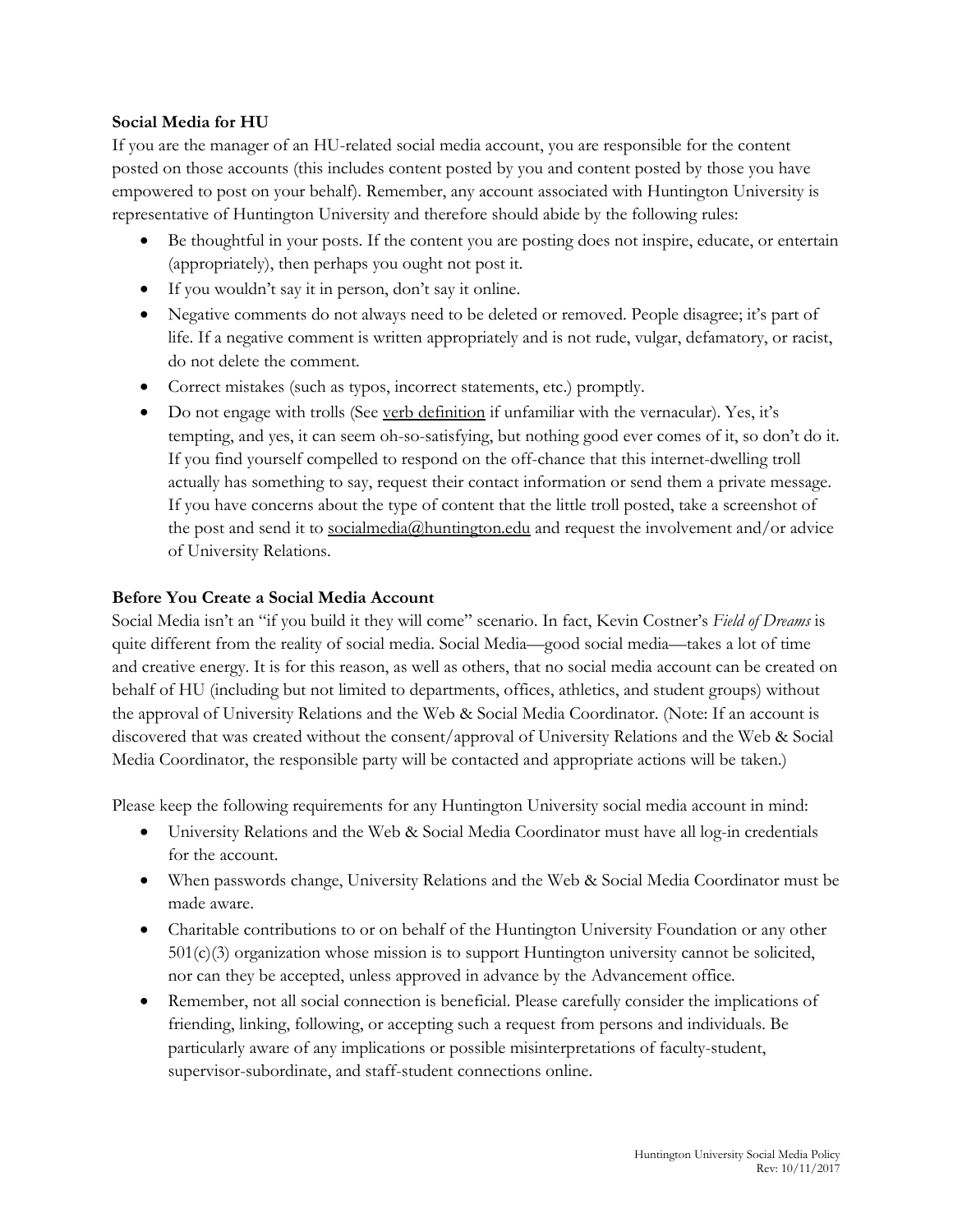- Do not use Huntington University logos for endorsements or on personal accounts. Do not use the University's name or logo to promote a product, cause, political party, or political candidate.
- Social Media websites each have terms & conditions and/or policies and all Huntington university employees must adhere to these policies/terms if they choose to use the social media platforms. Not following these policies/terms may lead to the removal of your social media account and may adversely affect or reflect poorly upon the University. Please keep up-to-date on your social media platform policies/terms.

These requirements are applicable to those accounts that are currently in place and future accounts.

If your department/office/team/group/etc. is interest in creating a social media account (this includes closed and private groups) on any platform, the following actions must be taken.

Read and Review the Huntington University Social Media Policy.

Yes, University Relations and the Web & Social Media Coordinator must know that you have read and understand the policy that you are currently reading. In order to prove this, we ask that you fill out that last page of this policy document and send it to Lynette Fager in University Relations (either a hard copy via campus mail or a scanned copy via email – [lfager@huntington.edu\)](mailto:lfager@huntington.edu) when you send in your proposal.

# **Write a Proposal**

The proposal must include:

- The platform you intend to use. If you are proposing multiple platforms, one proposal must be written for each platform.
- The name you intend to use for the account. You can check the availability of a name at www.namechk.com.
- The first profile and cover image that you would like to use.
- The email address you plan to associate with the account. Please note that accounts associated with Huntington University should never be registered to an employee's personal email address. All accounts must be registered to a @huntington.edu email address.
- A strategic plan. The plan should answer questions like; What is the goal of the social media account? How does this page further the mission of your program/department/group?
- A tentative posting schedule. Provide an outline of content for the page, ideally for three to six months. This is more than saying that you plan to post about upcoming events, student achievements, and articles relating to program/department/group; this is where you create a content calendar that showcases the voice and feel of the account, as well as specific messaging you plan to post on specific days. This also is where you explain your posting plan for the summer months and other academic breaks.
- Clarification of your target audience. Who do you want to reach with your page? Be specific, don't just tell me that you want to attract students. Which students? What age? Which region? In other words, narrow your focus to your *actual* audience. No account is everything to everyone.
- A clear administrative plan. Who is in charge of creating content and posting content regularly? Who is the back-up person? If any of those individuals are students, what is the succession plan when the student(s) graduate(s)?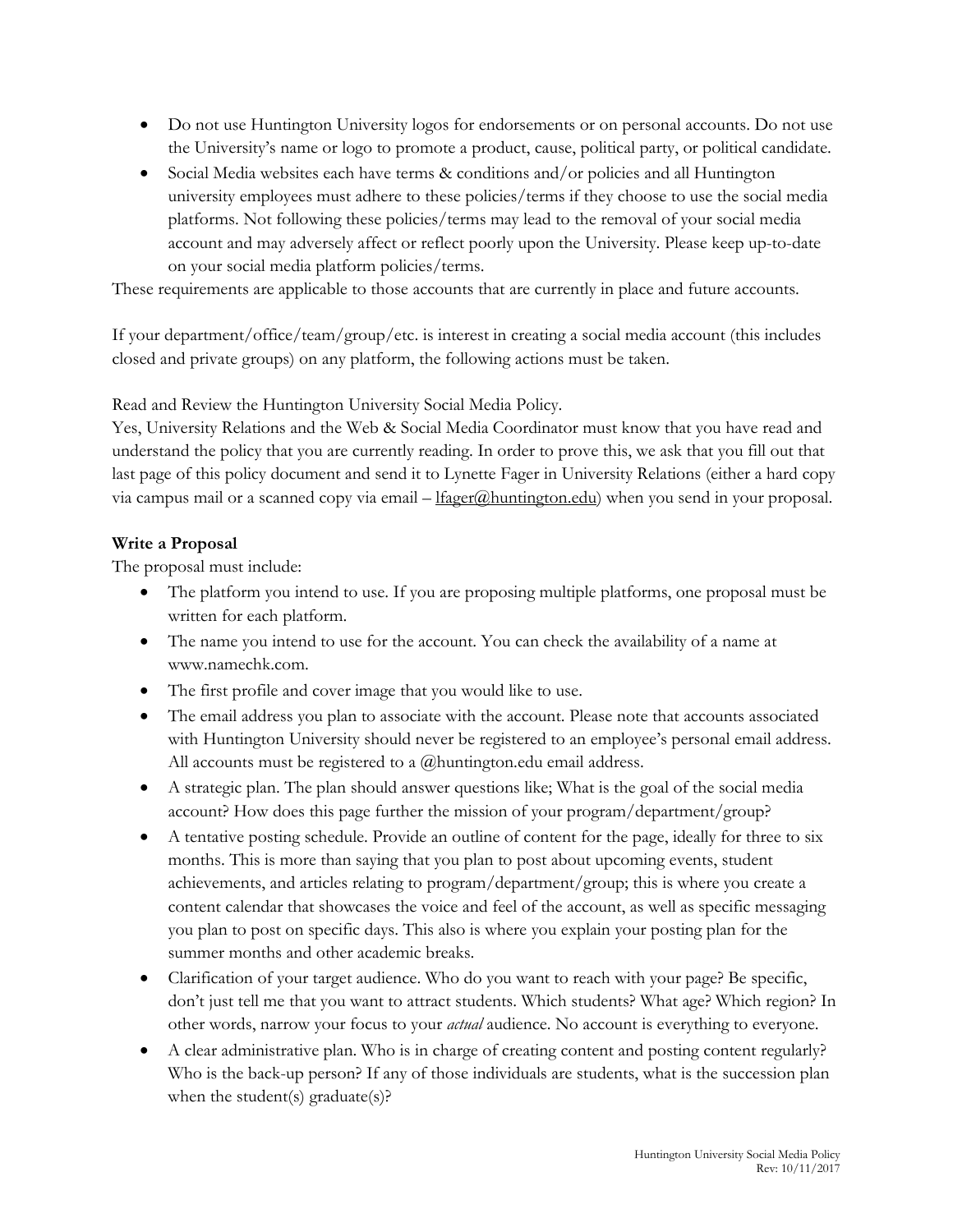• Six and 12 month goals. In order to determine whether a page is succeeding, goals must be set. This should be in terms of followers and follower interaction.

Send your proposal to the Web & Social Media Coordinator [\(socialmedia@huntington.edu\).](mailto:socialmedia@huntington.edu)) The Web & Social Media Coordinator will follow up with you and schedule a meeting to review your proposal.

Let's assume that your proposal is accepted and you are authorized to create a social media account on behalf of Huntington University (congratulations and huzzah!). Please bear in mind the following points:

- The six and 12 month goals should be met by the date six and 12 months from the date the account went live (not the date of the first post).
- You are expected to maintain the security of the account. Quite simply: don't make public or give out the log-in information for the account. A hacked or rouge account can do the University serious damage.

# **Account Activity**

Be active. Your account should have regular activity. Need a general rule of thumb for posting? Here you go:

- o Facebook 3x per week minimum
- o Instagram 3x per week minimum
- o Twitter 1x per day minimum

Stagnant accounts are dead weight to the University. For that reason, University Relations and the Web & Social Media Coordinator reserve the right to delete or temporarily unpublish any account associated with Huntington University that is dormant (no posts and/or no activity) for three months.

# **Using Media on Social Media**

This may shock some of you, but just because you find something online doesn't mean it's free for you to use. Crazy, right? Wrong. This isn't crazy. This is reasonable. It's a fair assumption that you don't want your work stolen, why would you steal someone (either a person or a business) else's work/property. Even if you don't see it as theft, the University does. We are a Christ-centered institution and should, therefore, be above reproach. If an account that you are maintaining on behalf of Huntington University is caught using unapproved/stolen media, disciplinary measures will be taken. This includes photos, videos, and other online media.

# If you are in need of photo and video content, contact University Relations

[\(socialmedia@huntington.edu\).](mailto:socialmedia@huntington.edu)) They might be able to hook you up! If you are in need of stock images to use, University Relations recommends iStock.com or Pexel.com (free). If you would like to use an image that you find online, specifically an image taken or of an HU student, request the permission of that student prior to posting the image. In that same vain, if you take an image of a student that you intend to use on social media, ask that student's permission before posting. If they object, don't post it. If they approve, post it! And, if appropriate to do so, tag the student.